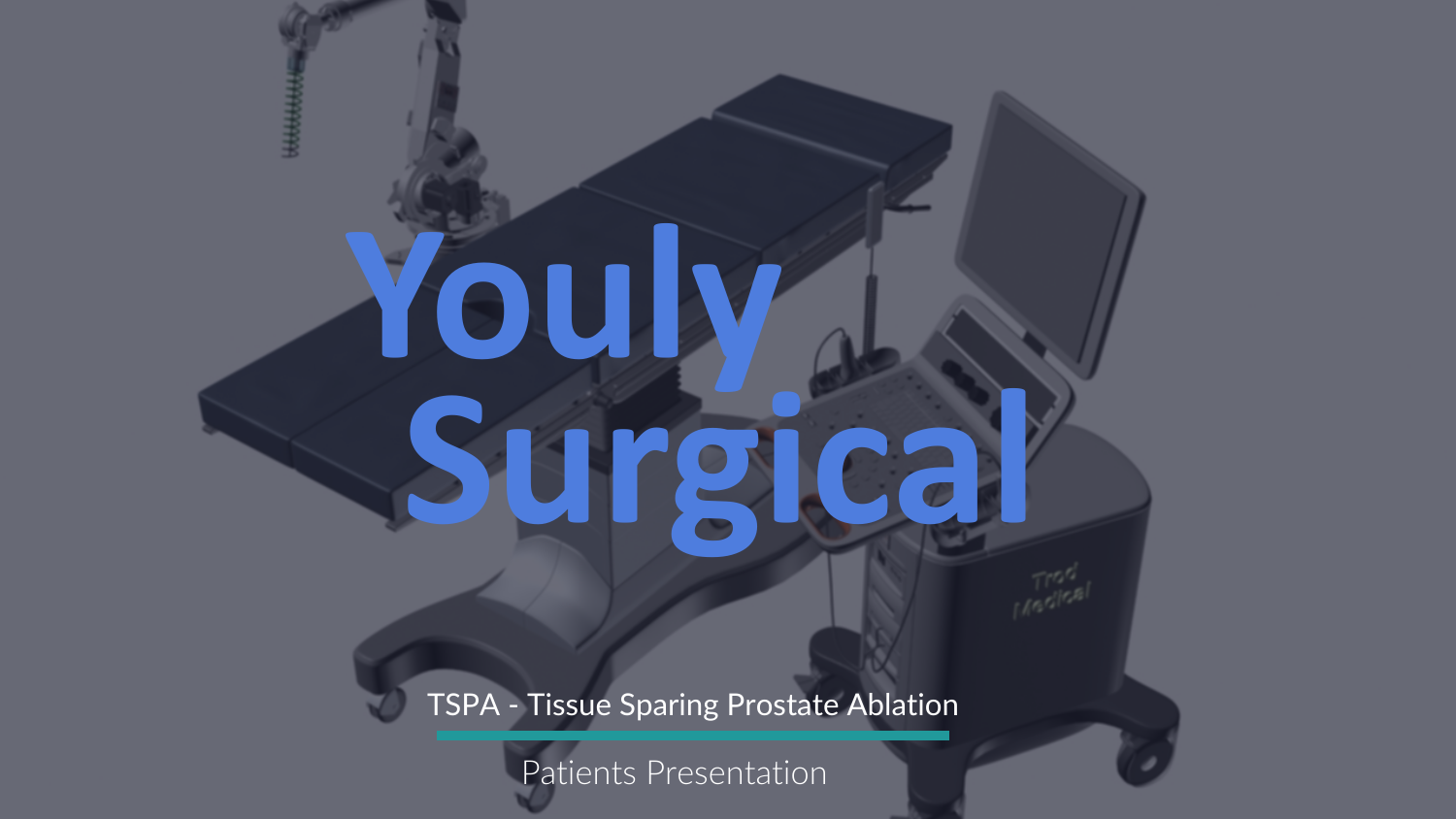

## **Challenges in Prostate Cancer treatment**



**Those aggressive treatments are frequently associated with adverse side-effects, such as Erectile Dysfunction and Urinary Incontinence.**

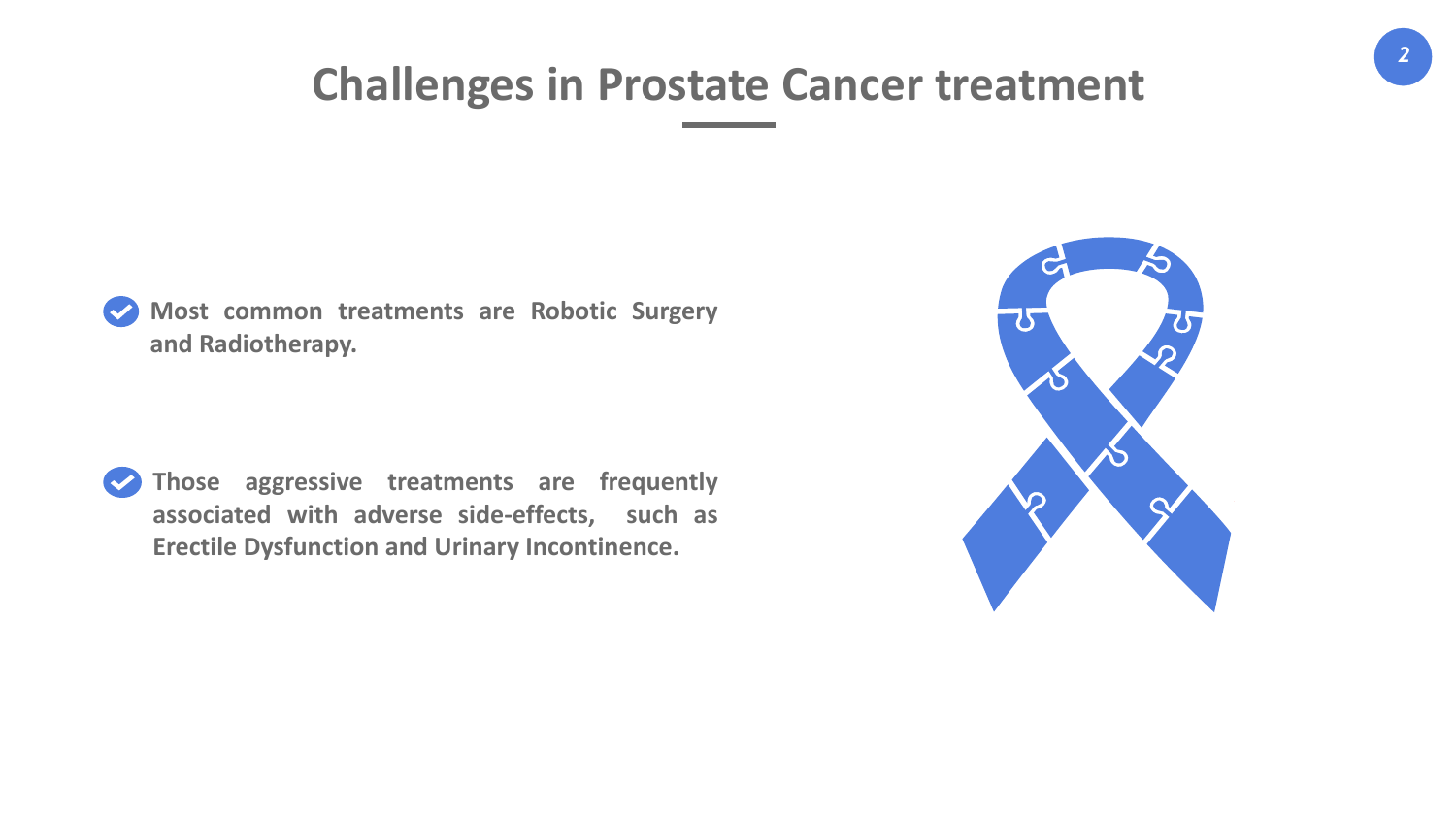

#### **Challenges in Prostate Cancer treatment**



#### Cross section of a Prostate, showing sensitive surrounding tissues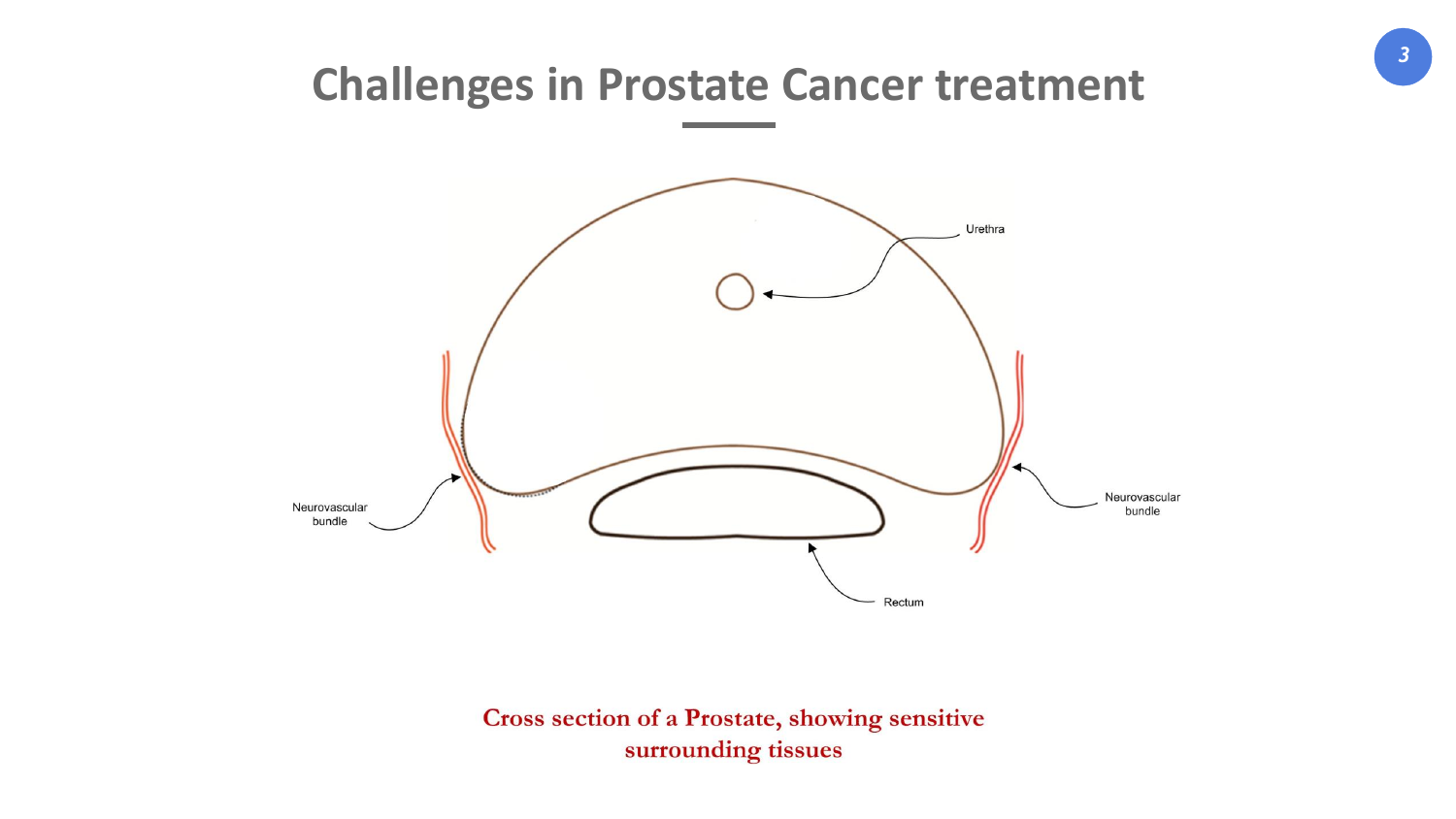

## **What is Focal or Localized Therapy ?**

- 
- **Focal Therapy or Ablation is a less aggressive treatment option, where only areas within the Prostate having cancer cells are treated.**
- **The main goal of Focal Therapy is eradicating tumors within the Prostate and avoiding damage to sensitive surrounding tissues, thus preserving patients quality of life.**
- **Focal Therapy can be a good option to younger patients, patients with less aggressive types of cancer and to those unable or unwilling to undergo surgery.**

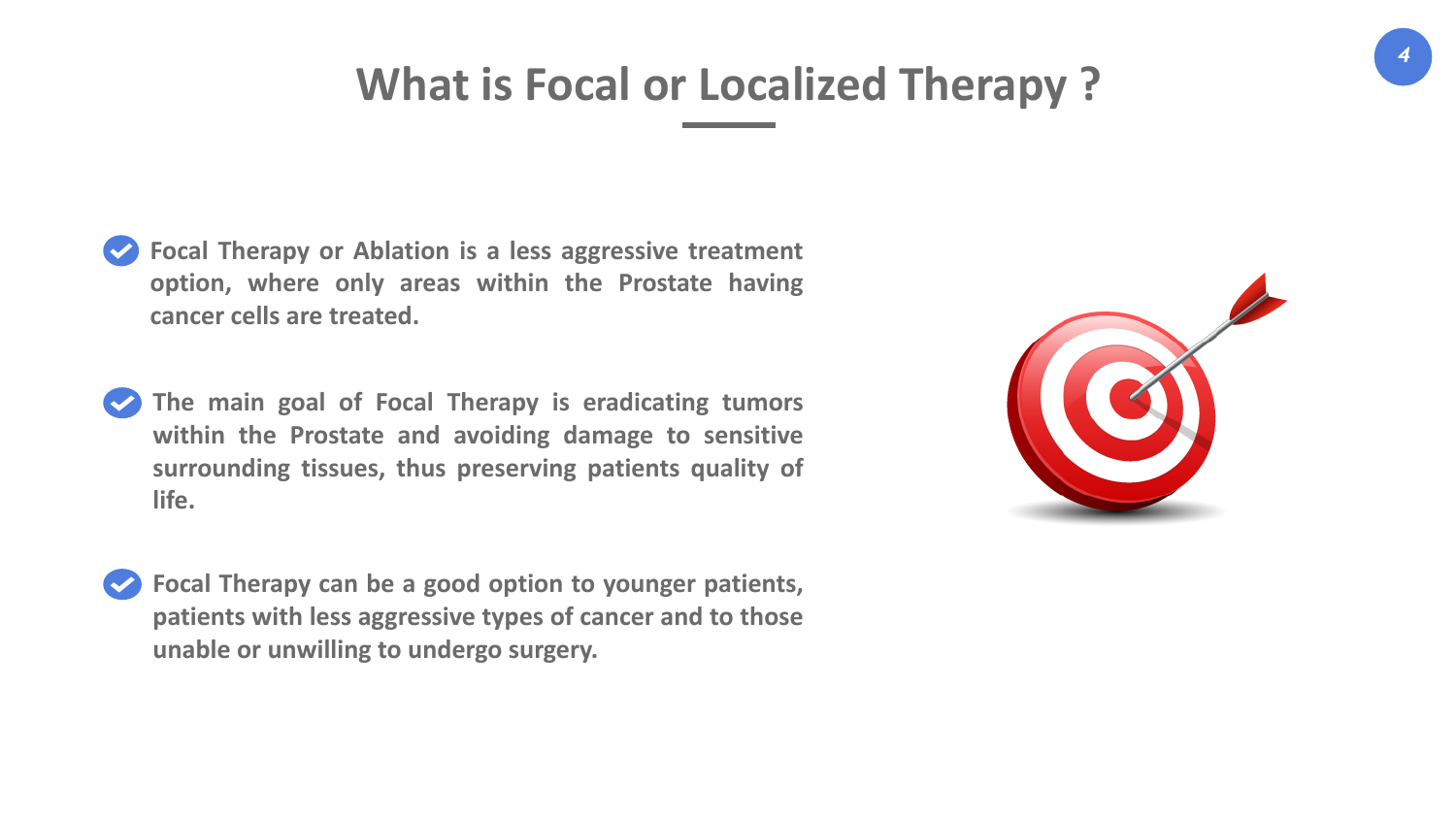

### **What is Focal or Localized Therapy ?**



Cross section of a Prostate, surrounding tissues and key objectives in Prostate Focal Therapy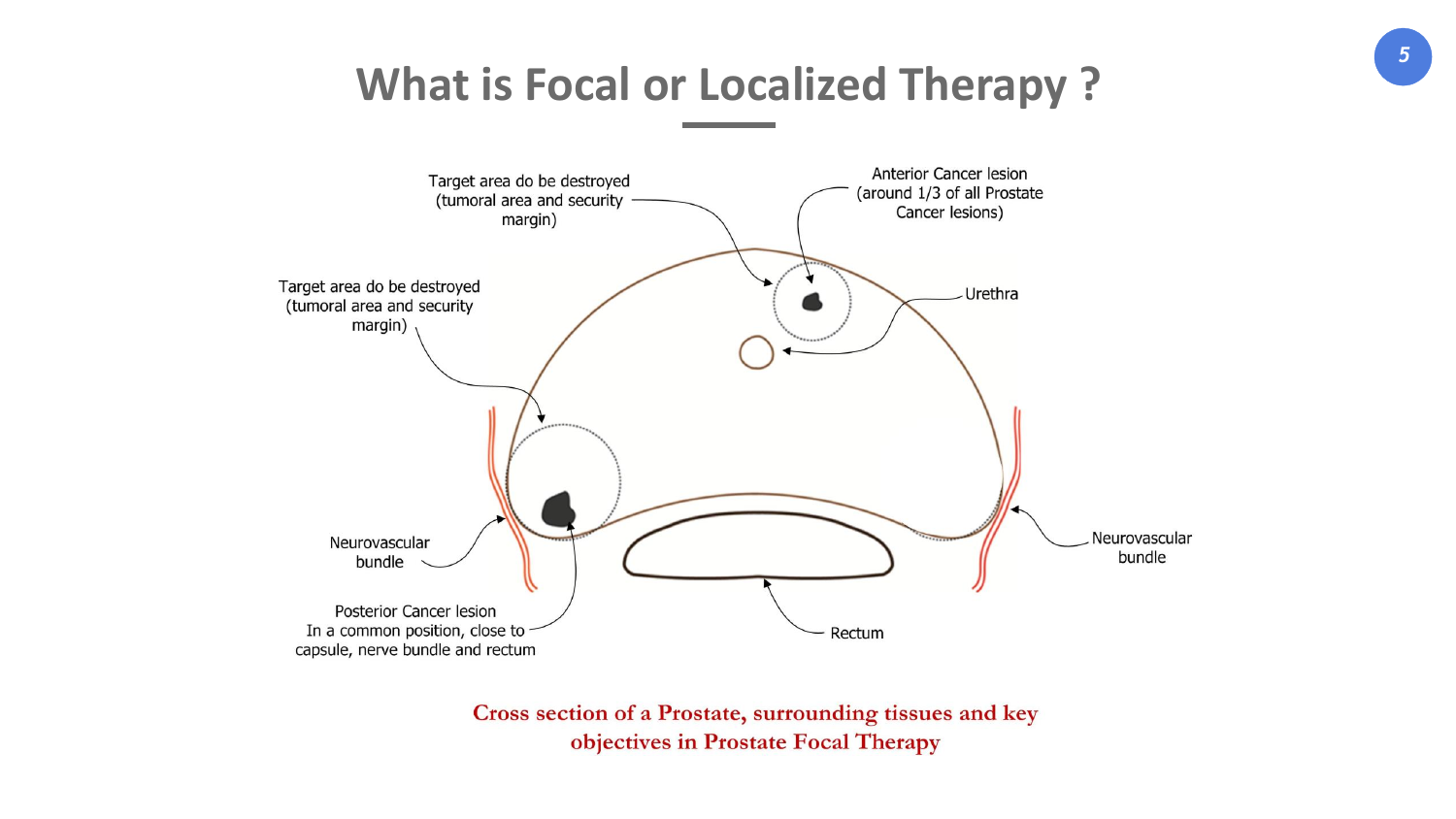

### **What is TSPA?**

Faraday cage effect

**TSPA – Tissue Sparing Prostate Ablation**





- **Encage's effectiveness has been demonstrated in clinical studies done in prestigious institutions, such as New York University (NYU), University College London (UCL), Moffitt Cancer Center and Long Island Jewish (LIJ).**
- **TSPA has been developed over more than 12 years in a \$ 15 Million program.**



**TSPA is available in the US on a Concierge basis in a limited number of centers.**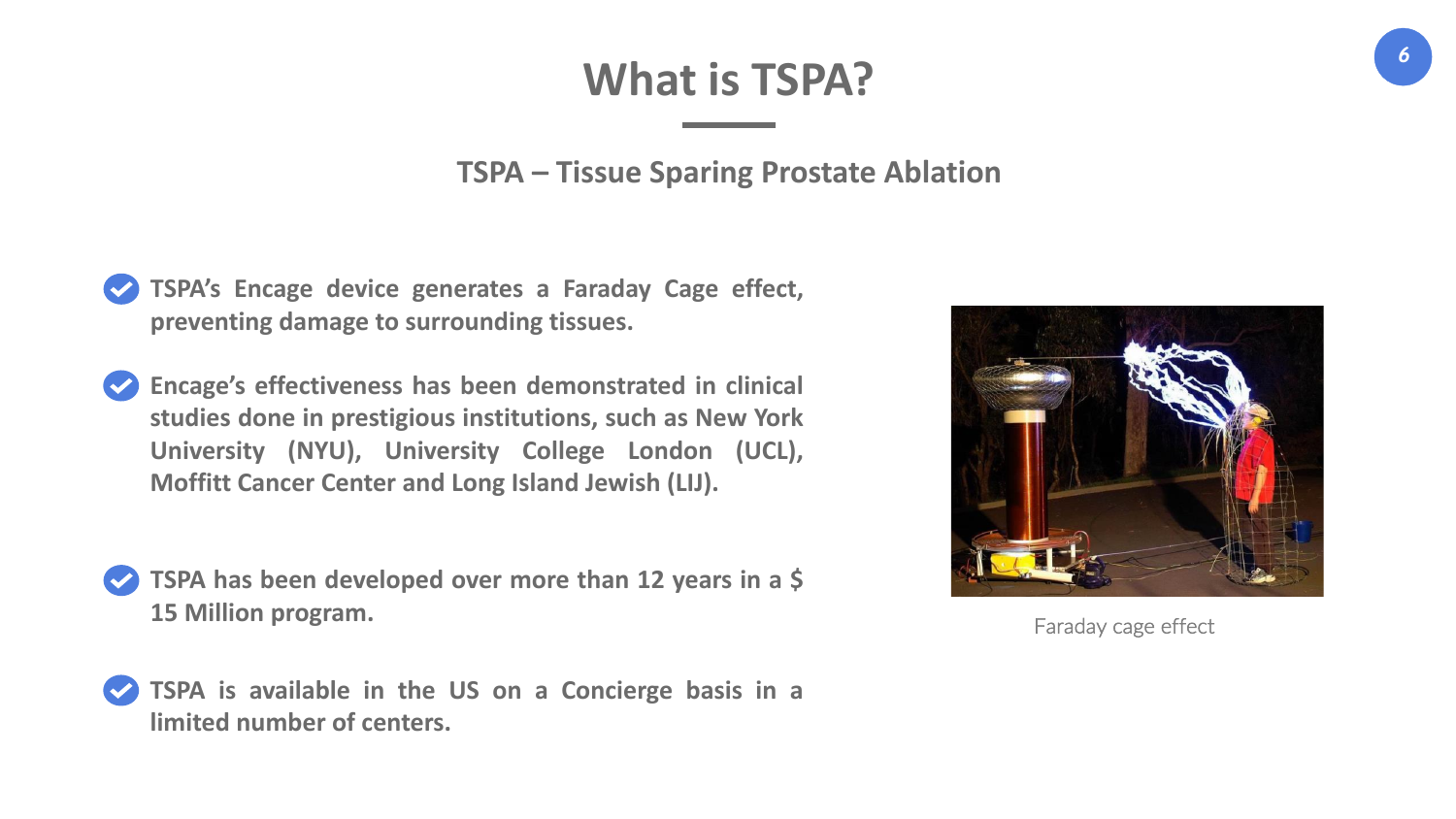

# **How the technology works**



- Encage RF bipolar device has an inner electrode and an external coiled electrode.
- The heat effect starts in the inner electrode and propagates towards the external coil, until the tissue within the limits of the cage is totally destroyed.
- The outer coil generates a Faraday Cage effect preventing destruction to spread beyond the limits of the cage.



Tissue Ablation process in Encage device